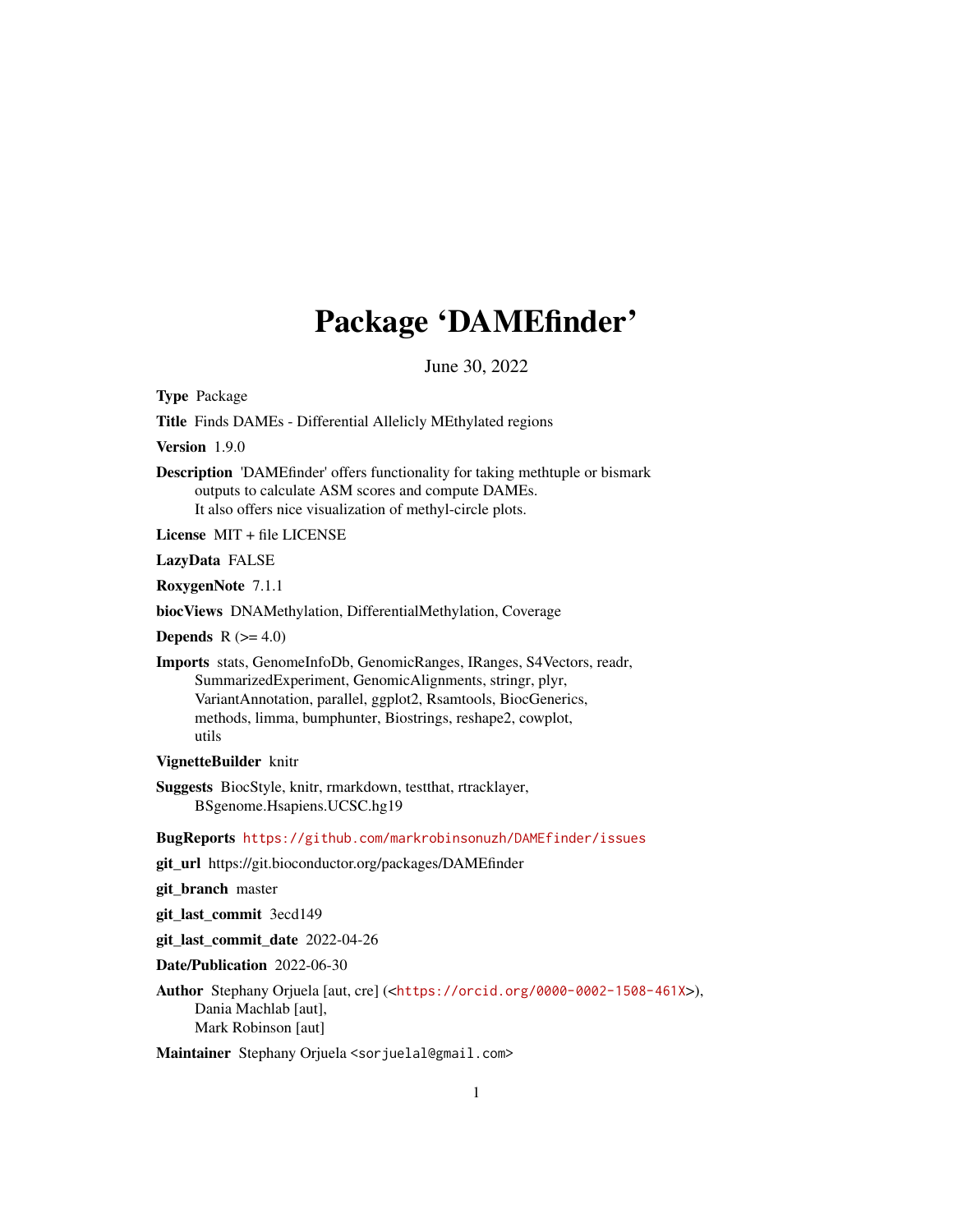# <span id="page-1-0"></span>R topics documented:

|       | $calc\_derivedasm \dots \dots \dots \dots \dots \dots \dots \dots \dots \dots \dots \dots \dots \dots \dots \dots \dots \dots$ |                            |
|-------|--------------------------------------------------------------------------------------------------------------------------------|----------------------------|
|       |                                                                                                                                |                            |
|       |                                                                                                                                | $\overline{\phantom{0}}$ 5 |
|       |                                                                                                                                | - 5                        |
|       |                                                                                                                                | $\overline{7}$             |
|       |                                                                                                                                |                            |
|       |                                                                                                                                |                            |
|       |                                                                                                                                |                            |
|       |                                                                                                                                |                            |
|       |                                                                                                                                |                            |
|       |                                                                                                                                |                            |
|       |                                                                                                                                |                            |
|       |                                                                                                                                |                            |
|       |                                                                                                                                |                            |
|       |                                                                                                                                |                            |
|       |                                                                                                                                |                            |
|       |                                                                                                                                |                            |
| Index |                                                                                                                                | 21                         |

<span id="page-1-1"></span>calc\_asm *Calculate ASM Score*

# Description

This function takes in a list of samples resulting from the read\_tuples function and returns a SummarizedExperiment of Allele-Specific Methylation (ASM) scores, where each row is a tuple and each column is a sample.

```
calc_asm(
  sampleList,
  beta = 0.5,
  a = 0.2,
  transform = modulus_sqrt,
  coverage = 5,
  verbose = TRUE
\mathcal{E}
```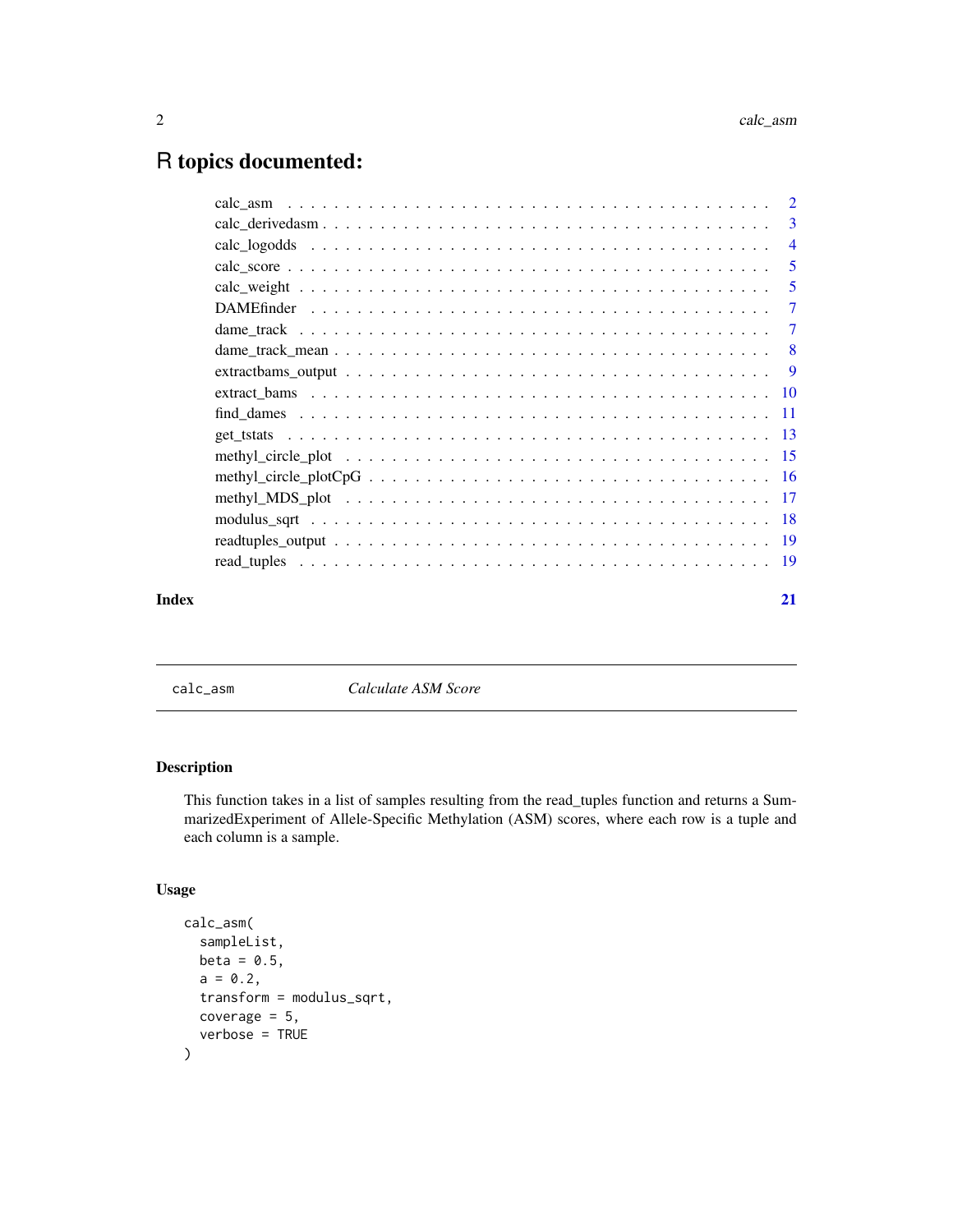# <span id="page-2-0"></span>calc\_derivedasm 3

#### **Arguments**

| sampleList | List of samples returned from read_tuples                                                                                                                                                                             |
|------------|-----------------------------------------------------------------------------------------------------------------------------------------------------------------------------------------------------------------------|
| beta       | The beta parameter used to calculate the weight in the ASM score. link{calc_weight}<br>uses this parameter to penalize fully methylated or unmethylated tuples. Default<br>$= 0.5.$                                   |
| a          | The distance from 0.5 allowed, where 0.5 is a perfect MM: UU balance for a tu-<br>ple. In the default mode this value is set to $0.2$ , and we account for the instances<br>where the balance is between 0.3 and 0.7. |
| transform  | Transform the calculated tuple ASM scores. We use the modulus square root<br>function which outputs the square root, while preserving the original sign.                                                              |
| coverage   | Remove tuples with total reads below coverage. Default $= 5$ .                                                                                                                                                        |
| verbose    | If the function should be verbose. Default $= TRUE$ .                                                                                                                                                                 |

# Details

Calculates ASM score for a list of samples in the output format of the result of read\_tuples This functions uses the following other functions: process, calcScore, calcWeight.

# Value

A SummarizedExperiment of ASM scores where the rows are all the tuples and the columns the sample names.

# Examples

```
DATA_PATH_DIR <- system.file('extdata', '.', package = 'DAMEfinder')
get_data_path <- function(file_name) file.path(DATA_PATH_DIR, file_name)
tuple_files <- list.files(DATA_PATH_DIR, '.tsv.gz')
```

```
tuple_files <- get_data_path(tuple_files)
ASM <- read_tuples(tuple_files, c('CRC1', 'NORM1'))
ASMscore <- calc_asm(ASM)
```
<span id="page-2-1"></span>calc\_derivedasm *Calculate SNP-based ASM*

# Description

Combines all the GRangeslist generated in [extract\\_bams](#page-9-1) into a [RangedSummarizedExperiment](#page-0-0) object, and calculates SNP-based allele-specific methylation.

```
calc_derivedasm(sampleList, cores = 1, verbose = TRUE)
```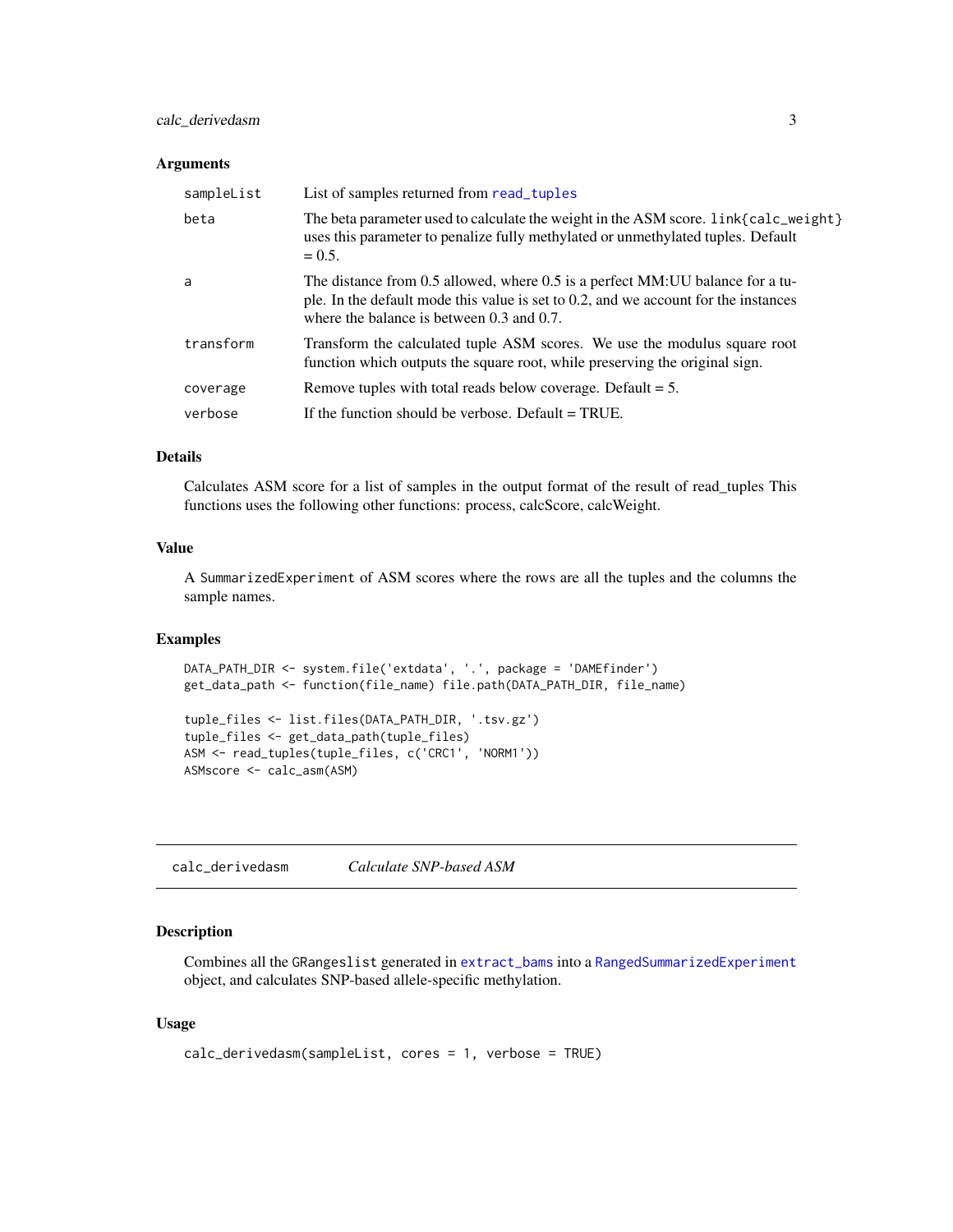<span id="page-3-0"></span>

| sampleList | List of samples returned from extract_bams. |
|------------|---------------------------------------------|
| cores      | Number of cores to thread.                  |
| verbose    | If the function should be verbose.          |

#### Value

RangedSummarizedExperiment containing in assays:

- der.ASM: matrix with SNP-based ASM
- snp.table: Matrix with SNP associated to the CpG site.
- ref.cov: Coverage of the 'reference' allele.
- alt.cov: Coevarage of the 'alternative' allele.
- ref.meth: Methylated reads from the 'reference' allele.
- alt.meth: Methylated reads from the 'alternative' allele.

# Examples

```
data(extractbams_output)
derASM <- calc_derivedasm(extractbams_output[c(1,2)], cores = 1,
  verbose = FALSE)
```
calc\_logodds *Calculate the log odds ratio*

# Description

This function calculates the log odds ratio for a CpG tuple: (MM\*UU)/(UM\*MU), where 'M' stands for methylated and 'U' for unmethylated. 'MM' reflects the count for instances the CpG pair is methylated at both positions. The higher the MM and UU counts for that CpG pair, the higher the log odds ratio.

#### Usage

```
calc_logodds(s, eps = 1)
```
# Arguments

| S.  | A data frame that contains the MM, UU, UM, and MU counts for each CpG tuple |
|-----|-----------------------------------------------------------------------------|
|     | for a particular sample. It is the resulting object of the read_tuples.     |
| eps | Count added to each of the MM, UU, UM and MU counts to avoid dividing by    |
|     | zero for example. The default is set to 1.                                  |

# Value

The same object is returned with an additional column for the log odds ratio.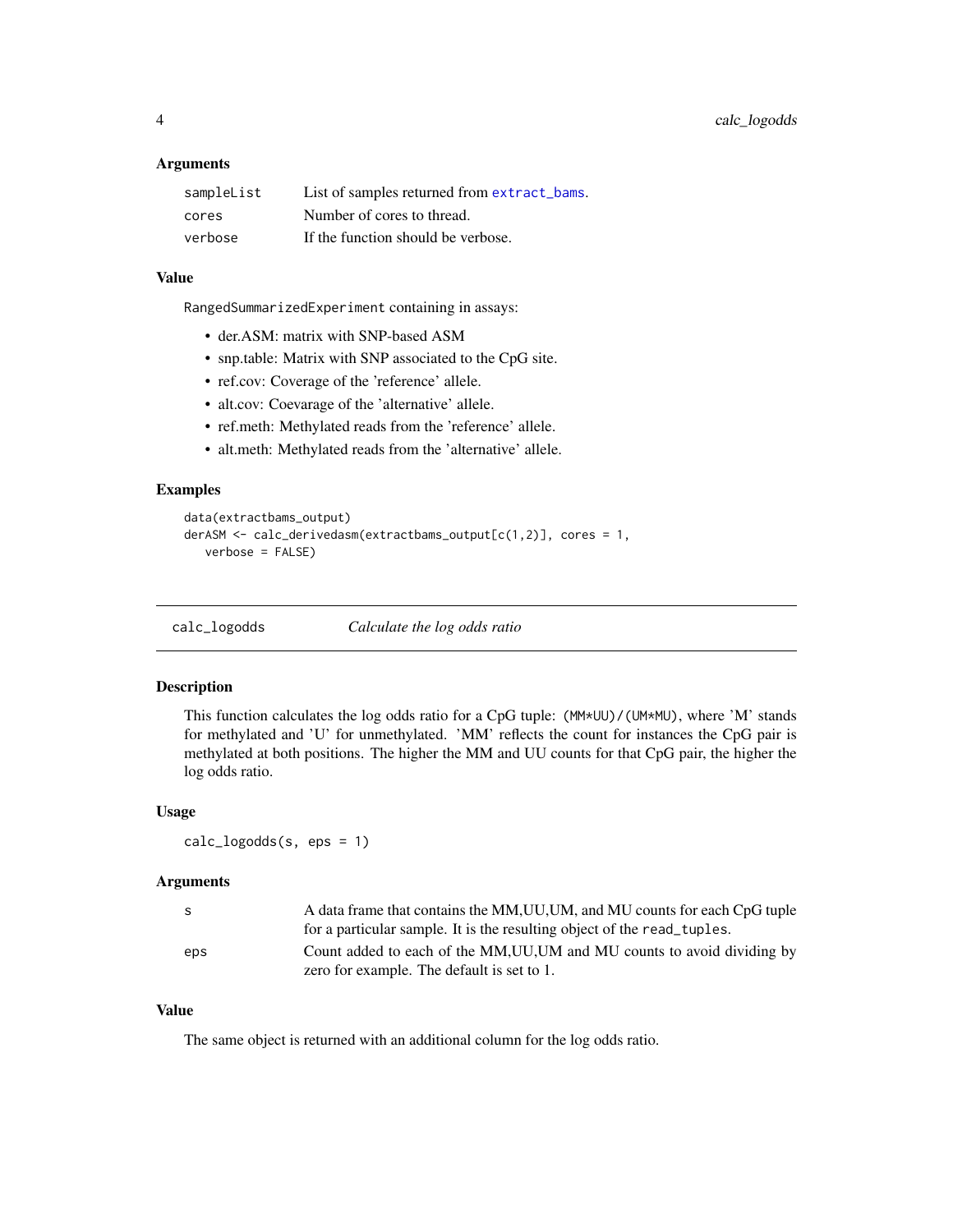<span id="page-4-0"></span>

#### Description

This function calculates the ASM score for every tuple in a given sample. The ASM score is a multiplication of the log odds ratio by a weight that reflects the extent of allele-specific methylation. This weight is obtained with the [calc\\_weight](#page-4-1) function.

# Usage

calc\_score(df, beta =  $0.5$ , a =  $0.2$ )

#### Arguments

| df   | data frame of a sample containing all information per tuple (MM, UU, UM and<br>MU counts, as well as the log odds ratio per tuple) needed for the ASM score. |
|------|--------------------------------------------------------------------------------------------------------------------------------------------------------------|
| beta | parameter for the calc_weight function. It's the alpha and beta values for the<br>Beta function.                                                             |
| a    | parameter for the calc_weight function. The weight will be the probability that<br>the MM/(MM+UU) ratio lies between $0.5$ -a and $0.5$ +a.                  |

# Details

This function returns an allele-specific methylation (ASM) score for every given tuple in a sample. The ASM score is a product of the log odds ratio and a weight reflecting a measure of allelespecificity using the MM and UU counts.

#### Value

The same object with an additional column for the ASM score.

<span id="page-4-1"></span>calc\_weight *Calculate Weight for ASM Score*

# Description

This function calculates a weight which reflects MM to UU balance, where M stands for methylated and U for unmethylated. Given the MM and UU counts for a particular tuple, the weight is obtained using the link{pbeta} function.

#### Usage

calc\_weight(MM, UU, beta =  $0.5$ , a =  $0.2$ )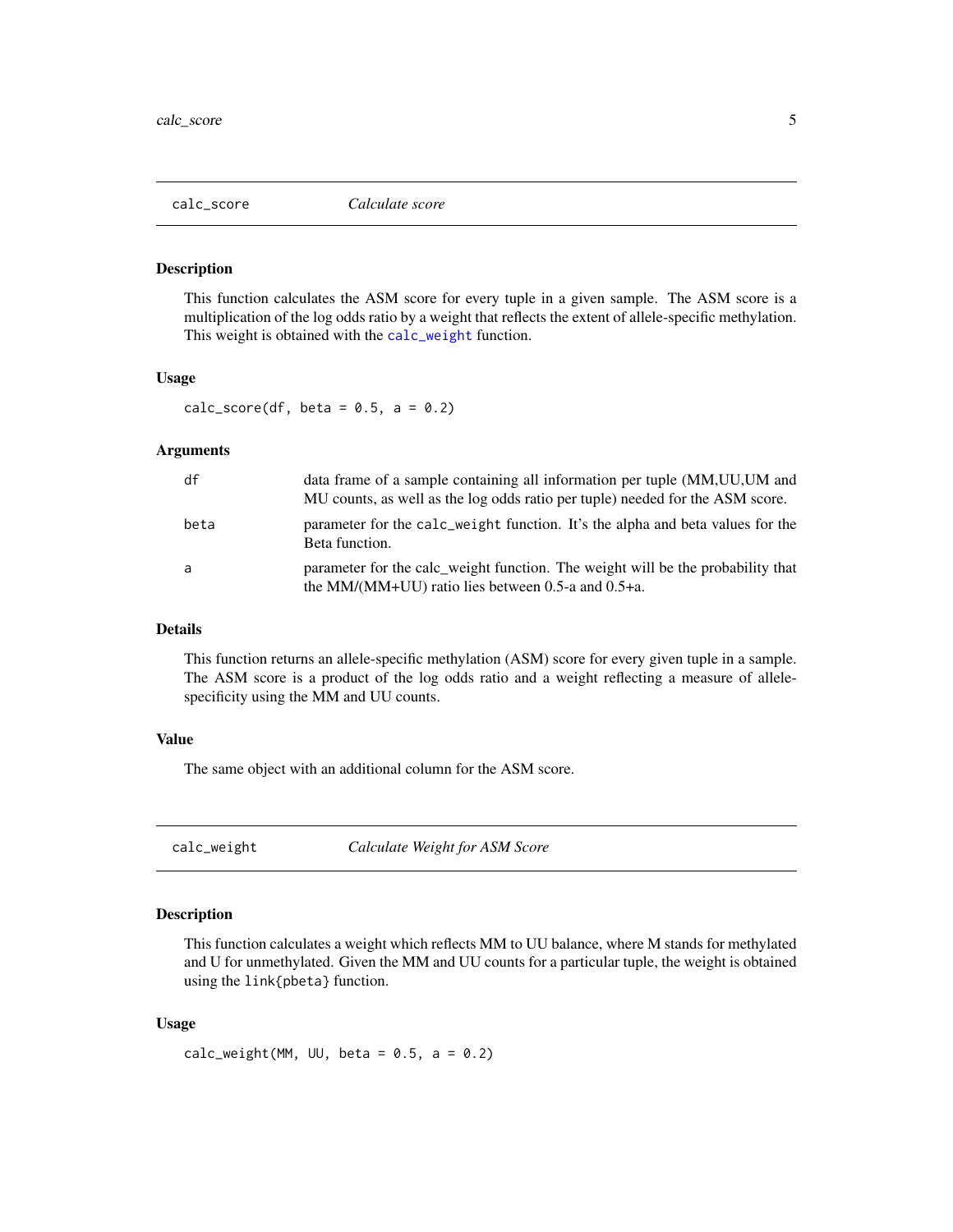| MM   | The read counts for where pos1 and pos2 of the tuple were both methylated.                                                                                                                                   |
|------|--------------------------------------------------------------------------------------------------------------------------------------------------------------------------------------------------------------|
| UU   | The read counts for where pos1 and pos2 of the tuple were both unmethylated.                                                                                                                                 |
| beta | parameter for the beta distribution. In B(alpha, beta), we set alpha=beta=0.5 by<br>default.                                                                                                                 |
| a    | parameter for how far from 0.5 we go as a measure of allele-specific methy-<br>lation. The weight is the probability that the MM: (MM+UU) ratio is between<br>0.5-a and $0.5+a$ . The default is set to 0.2. |

#### Details

For a given tuple with MM and UU counts, the weight that reflects allele-scpecificity is calculated as follows:

• Prior:

$$
p(\theta|\alpha,\beta) \sim Beta(\alpha,\beta),
$$

where  $\theta = \frac{MM}{MM+UU}$  and  $\alpha = \beta = 0.5$ .  $p(\theta|\alpha, \beta)$  represents our prior belief which is that tuples are either fully methylated or fully unmethylated, rather than allele-specifically methylated which is a much rarer event.

• Likelihood:

$$
p(x|\alpha, \beta) \propto \theta^{MM} (1-\theta)^{UU},
$$

where x is our observation (the MM and UU counts).

• Posterior:

$$
p(\theta|x) \propto p(x|\theta) * p(\theta|\alpha, \beta)
$$
  

$$
p(\theta|x) \propto \theta^{MM-0.5} (1-\theta)^{UU-0.5},
$$

where  $\alpha = \beta = 0.5$ . This posterior also follows a beta distribution  $\sim Beta(\alpha' = MM + \alpha')$  $0.5, \beta' = UU + 0.5$ )

# Value

A number that reflects allele-specificity given MM and UU counts for a CpG pair. This is used as a weight that is multiplied by the log odds ratio to give the final ASM score of that tuple.

#calc\_weight(MM=50, UU=50) #0.9999716

#calc\_weight(MM=20, UU=60) #0.1646916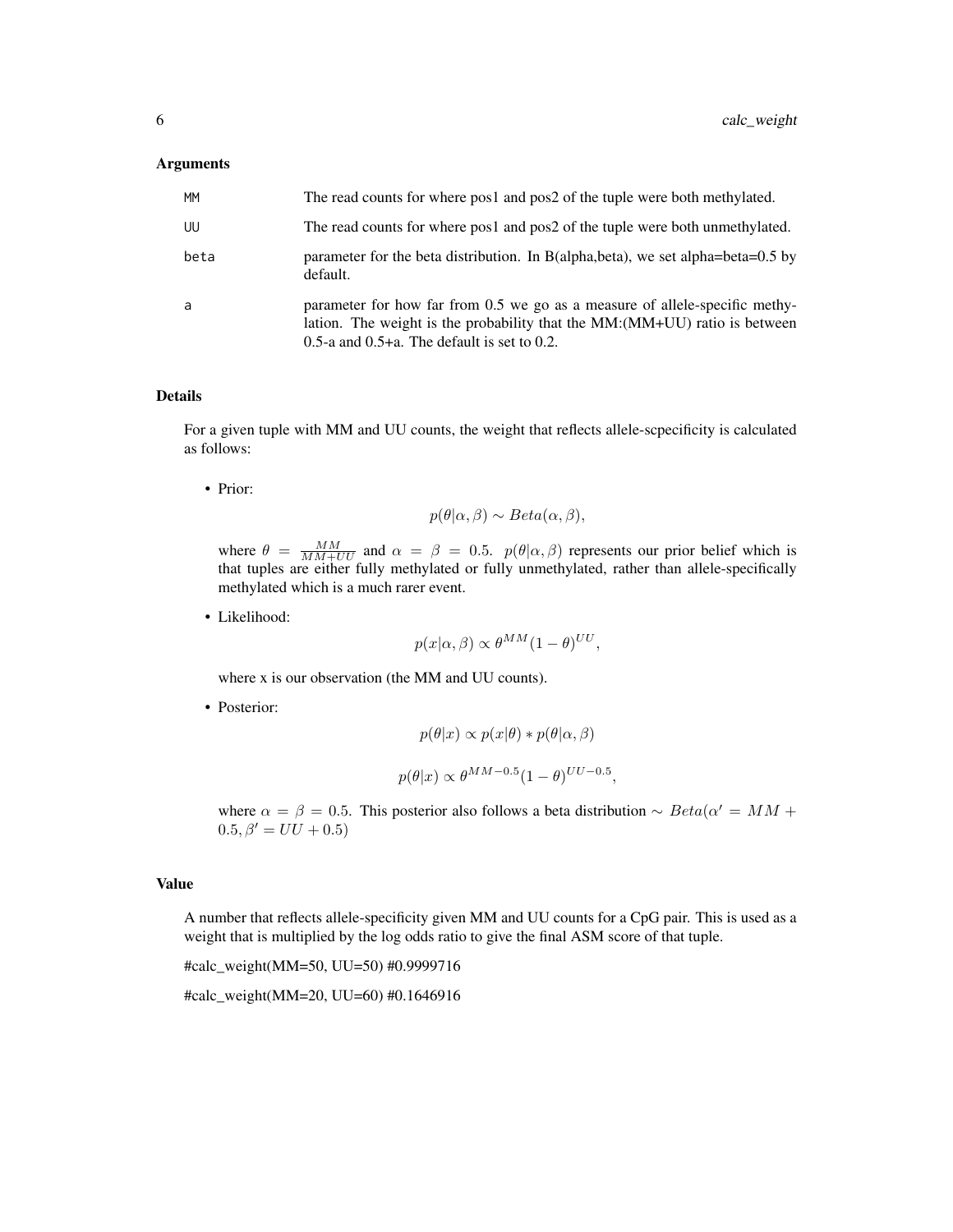<span id="page-6-0"></span>DAMEfinder *DAMEfinder: Method to detect allele-specific methylation (ASM), and differential ASM from Bisulfite sequencing data in R.*

# Description

The package allows the user to extract an ASM score in two ways: either from a bismark bam file(s) and VCF file(s), or from the output from methtuple. Either way the final output is a list of regions with diferential allele-specific methylated between groups of samples of interest. The package also provides functions to visualize ASM at the read level or the score level

# DAMEfinder functions

calc\_asm extracts ASM for pairs of CpG sites from a methtuple file, calc\_derivedasm extracts ASM at each CpG site linked to a SNP from the VCF file. Both functions generate a RangedSummarizedExperiment, which is the input for the main function find\_dames, that generates a data.frame with regions exhibiting differential ASM between a number of samples.

### Author(s)

Stephany Orjuela <sorjuelal@gmail.com>

Dania Machlab

Mark D Robinson <mark.robinson@imls.uzh.ch>

dame\_track *Plot score tracks*

#### Description

Plot score tracks

```
dame_track(
  dame,
 window = \theta,
 positions = 0.
  derASM = NULL,
 ASM = NULL,
 colvec = NULL,
 plotSNP = FALSE
)
```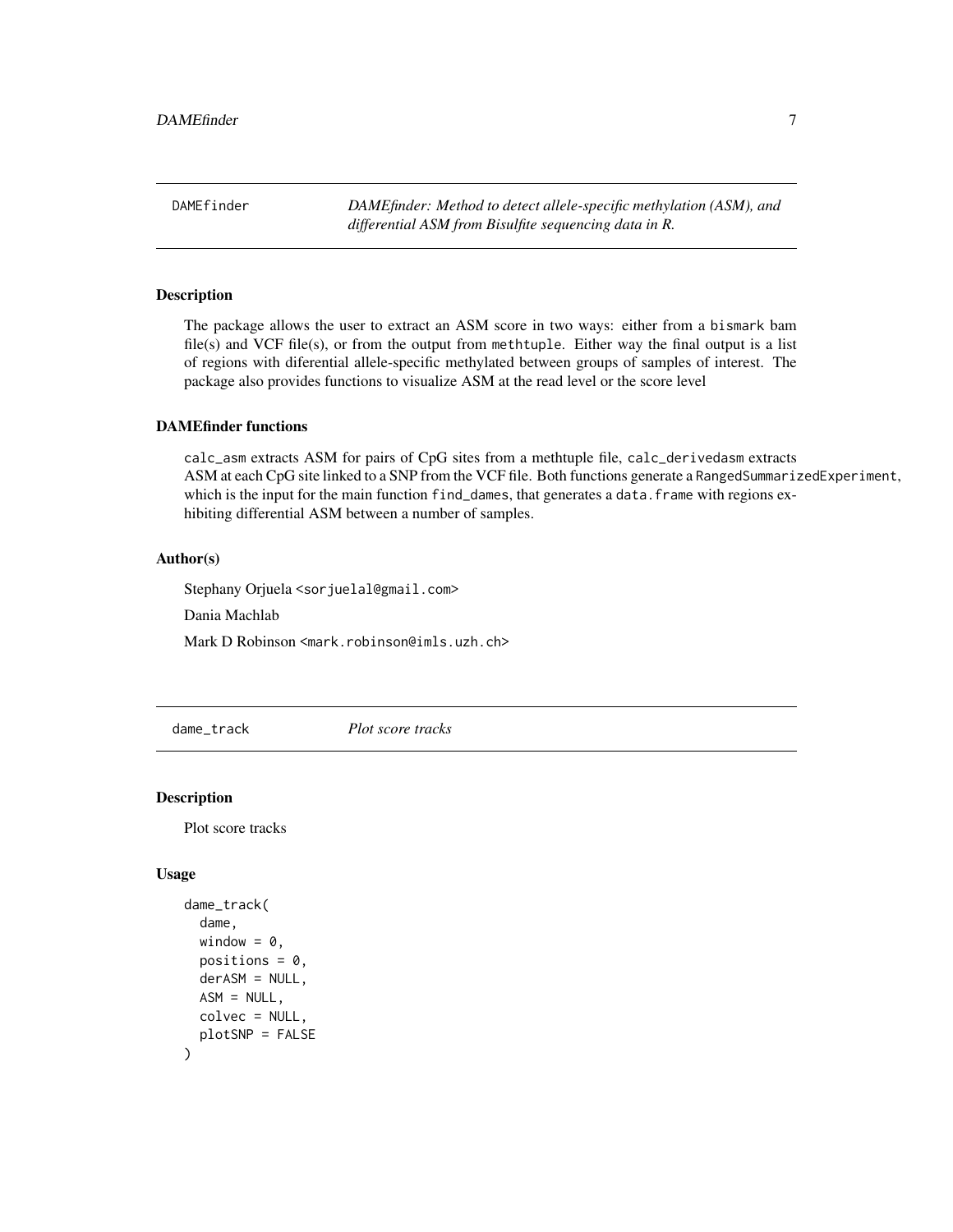<span id="page-7-0"></span>

| dame      | GRanges object containing a region of interest, or detected with find_dames                                               |
|-----------|---------------------------------------------------------------------------------------------------------------------------|
| window    | Number of CpG sites outside (up or down-stream) of the DAME should be plot-<br>ted. Default $= 0$ .                       |
| positions | Number of bp sites outside (up or down-stream) of the DAME should be plotted.<br>Default $= 0$ .                          |
| derASM    | SummarizedExperiment object obtained from calc_derivedasm (Filtering should<br>be done by the user)                       |
| ASM       | SummarizedExperiment object obtained from calc_asm (Filtering should be done<br>by the user)                              |
| colvec    | Vector of colors (mainly useful for the SNP plot, because I add it with cowplot,<br>so I don't export a ggplot, optional) |
| plotSNP   | whether to add the SNP track, only if derASM is specified. Default = FALSE                                                |

# Value

Plot

# Examples

```
library(GenomicRanges)
DAME <- GRanges(19, IRanges(306443,310272))
data('readtuples_output')
ASM <- calc_asm(readtuples_output)
SummarizedExperiment::colData(ASM)$group <- c(rep('CRC',3),rep('NORM',2))
SummarizedExperiment::colData(ASM)$samples <- colnames(ASM)
dame_track(dame = DAME,
           ASM = ASM
```
dame\_track\_mean *Plot means per group of score tracks.*

# Description

Plot means per group of score tracks.

```
dame_track_mean(
  dame,
 window = \theta,
 positions = 0,
  derASM = NULL,
 ASM = NULL,colvec = NULL
\mathcal{E}
```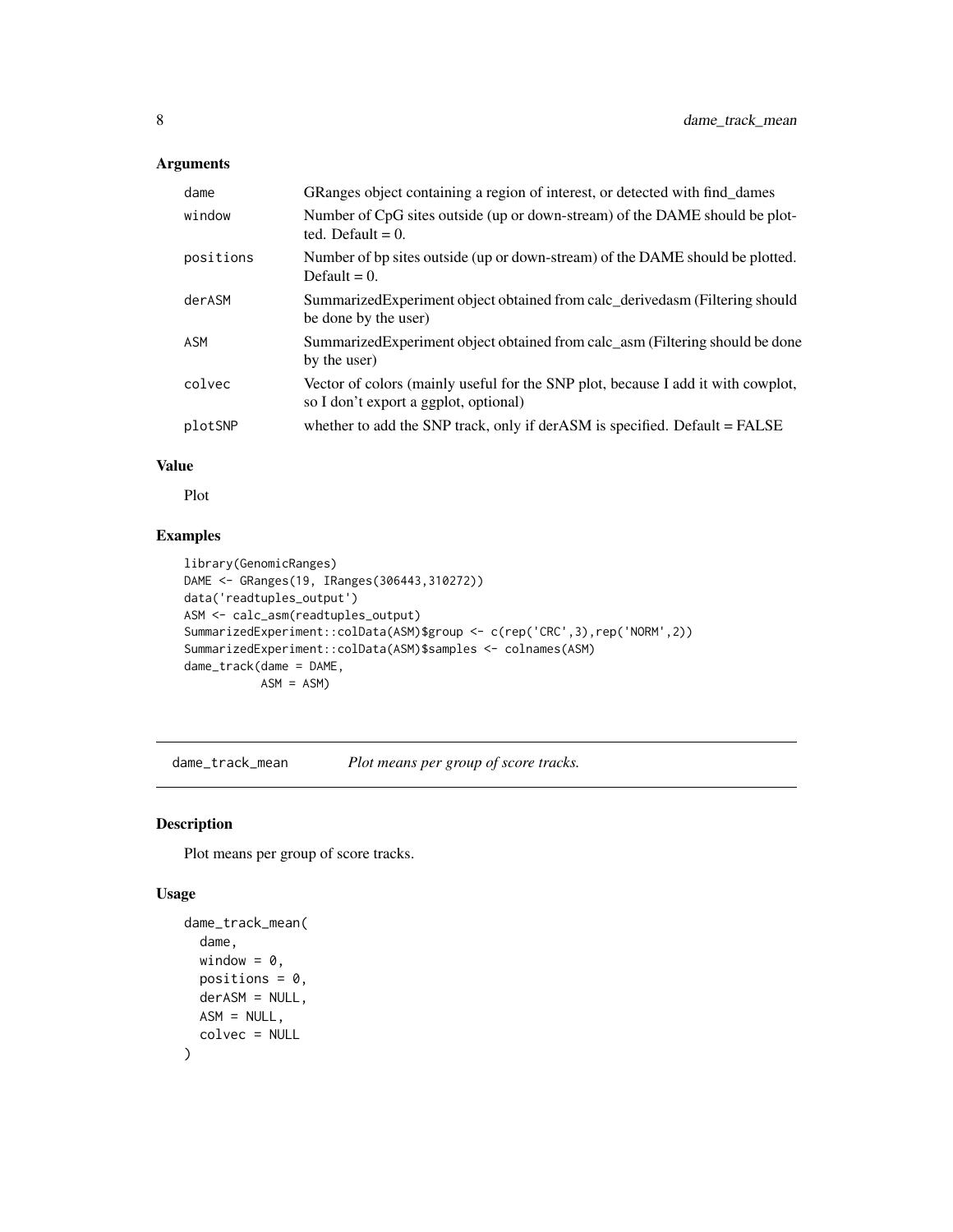<span id="page-8-0"></span>

| dame      | GRanges object containing a region of interest, or detected with find_dames                                               |
|-----------|---------------------------------------------------------------------------------------------------------------------------|
| window    | Number of CpG sites outside (up or down-stream) of the DAME should be plot-<br>ted. Default $= 0$ .                       |
| positions | Number of bp sites outside (up or down-stream) of the DAME should be plotted.<br>Default $= 0$ .                          |
| derASM    | Summarized Experiment object obtained from calc derived as a (Filtering should<br>be done by the user)                    |
| ASM       | Summarized Experiment object obtained from calc asm (Filtering should be done<br>by the user)                             |
| colvec    | Vector of colors (mainly useful for the SNP plot, because I add it with cowplot,<br>so I don't export a ggplot, optional) |

# Value

Plot

# Examples

```
library(GenomicRanges)
DAME <- GRanges(19, IRanges(306443,310272))
data('readtuples_output')
ASM <- calc_asm(readtuples_output)
SummarizedExperiment::colData(ASM)$group <- c(rep('CRC',3),rep('NORM',2))
SummarizedExperiment::colData(ASM)$samples <- colnames(ASM)
dame_track_mean(dame = DAME,
               ASM = ASM)
```
extractbams\_output *extract\_bams() output.*

# Description

4 Patients from a previous study (Parker et al, 2018.) with colorectal cancer were sequenced and the normal and cancerous tissue of each patient was obtained. The data includes a subset of chromosome 19.

# Usage

extractbams\_output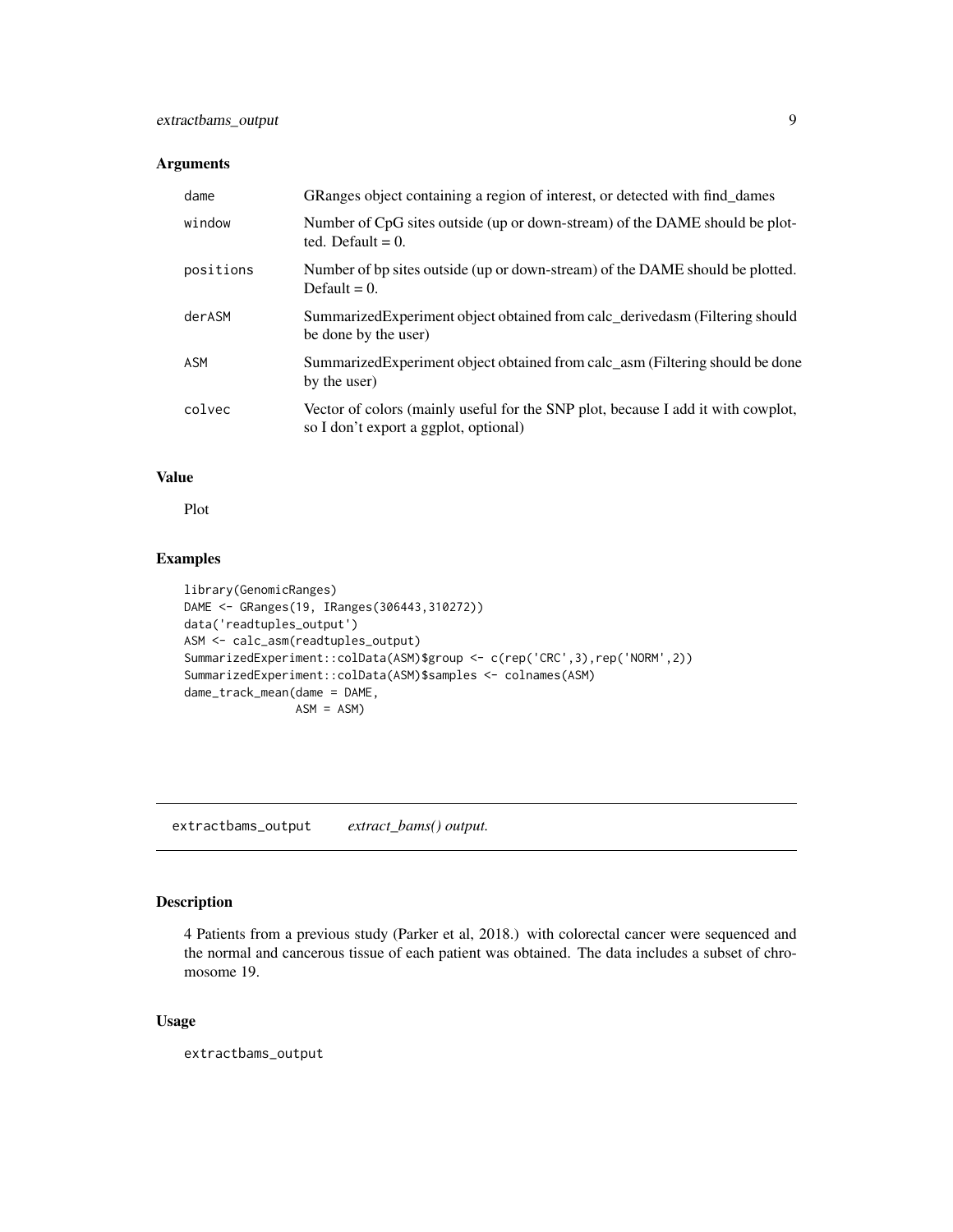# <span id="page-9-0"></span>Format

A large list with 8 elements. Each element is a list of GRanges for each sample. Each GRanges in the list includes the location of the CpG sites contained in the reads for each SNP. The GRanges metadata table contains:

- cov.ref Number of reads of "reference" allele in that SNP
- cov.alt Number of reads of "alternative" allele in that SNP

meth.ref Number of methylated reads of "reference" allele in that SNP

cov.ref Number of methylated reads of "alternative" allele in that SNP

snp The SNP containing the reads

For further details, see <https://www.ebi.ac.uk/arrayexpress/experiments/E-MTAB-6949/> sample names in in ArrayExpress do not necessarily match names given here!

<span id="page-9-1"></span>extract\_bams *Detect allele-specific methylation from a bam file*

# **Description**

The function takes a bam (from bismark) and vcf file for each sample. For each SNP contained in the vcfile it calculates the proportion of methylated reads for each CpG site at each allele. At the end it returns (saves to working directory) a GRanges list, where each GRanges contains all the CpG sites overlapping the reads containing a specific SNP.

# Usage

```
extract_bams(
 bamFiles,
  vcfFiles,
  sampleNames,
  referenceFile,
  coverage = 4,
  cores = 1,
  verbose = TRUE
)
```
#### Arguments

| bamFiles      | List of bam files.                                                              |
|---------------|---------------------------------------------------------------------------------|
| vcfFiles      | List of yef files.                                                              |
| sampleNames   | Names of files in the list.                                                     |
| referenceFile | fasta file used to generate the bam files. Or DNAString Set with DNA sequence.  |
| coverage      | Minimum number of reads covering a CpG site on each allele. Default $= 2$ .     |
| cores         | Number of cores to use. See package parallel for description of core. Default = |
| verbose       | $Default = TRUE$                                                                |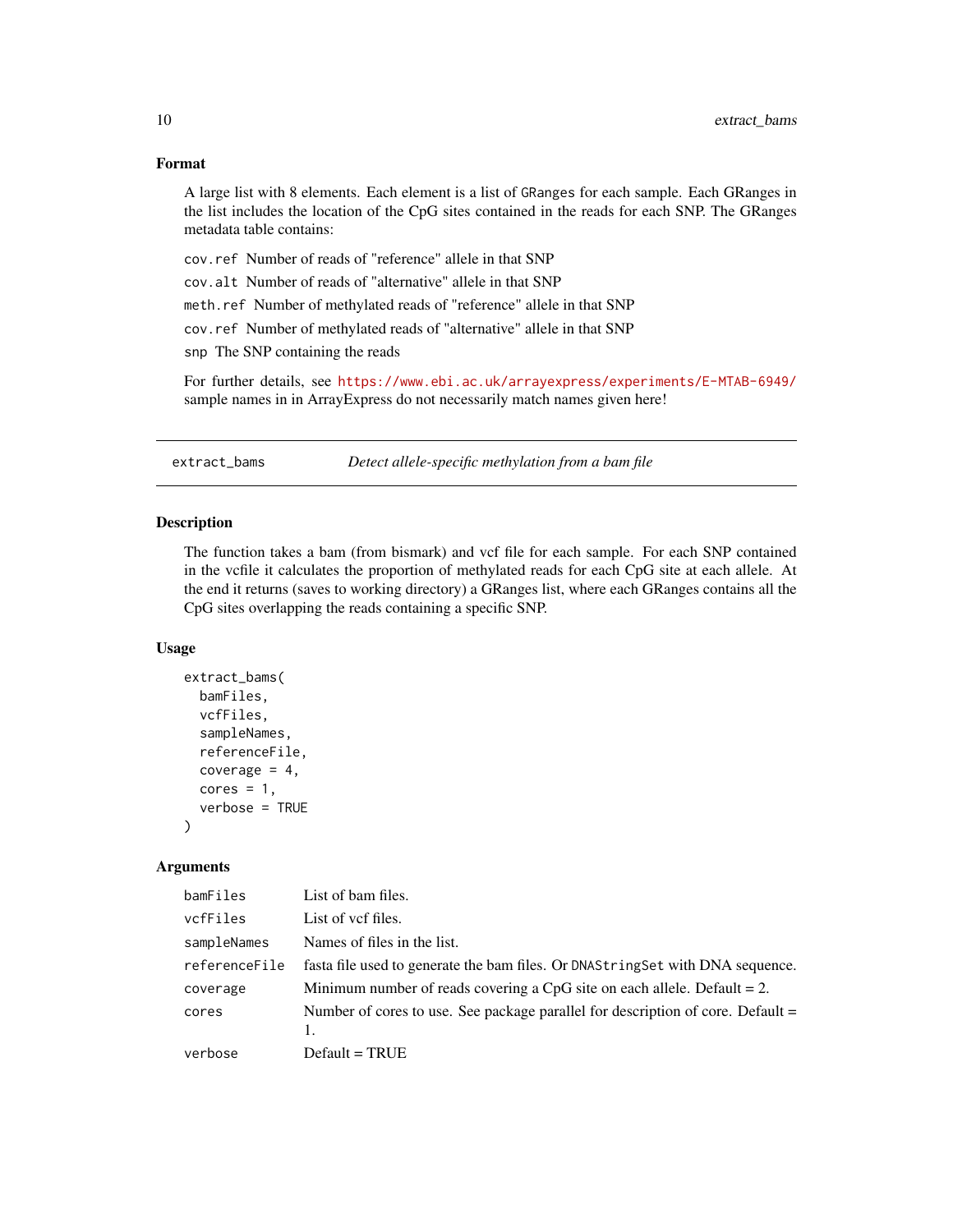# <span id="page-10-0"></span>find\_dames 11

# Value

A list of GRanges for each sample. Each list is saved in a separate .rds file.

# Examples

```
DATA_PATH_DIR <- system.file('extdata', '.', package = 'DAMEfinder')
get_data_path <- function(file_name) file.path(DATA_PATH_DIR, file_name)
bamFiles <- get_data_path('NORM1_chr19_trim.bam')
vcfFiles <- get_data_path('NORM1.chr19.trim.vcf')
sampleNames <- 'NORM1'
#referenceFile
suppressPackageStartupMessages({library(BSgenome.Hsapiens.UCSC.hg19)})
genome <- BSgenome.Hsapiens.UCSC.hg19
seqnames(genome) <- gsub("chr","",seqnames(genome))
dna <- DNAStringSet(genome[[19]], use.names = TRUE)
names(dna) <-19GRanges_list <- extract_bams(bamFiles, vcfFiles, sampleNames, dna)
```
find\_dames *Find DAMEs*

# Description

This function finds Differential Allele-specific MEthylated regions (DAMEs). It uses the [regionFinder](#page-0-0) function from bumphunter, and asigns p-values either empirically or using the Simes method.

```
find_dames(
  sa,
 design,
  coef = 2,
  contrast = NULL,
  smooth = TRUE,Q = 0.5,
 pvalAssign = "simes",
 maxGap = 20,
  verbose = TRUE,
 maxPerms = 10,
 method = "ls".
  trend = FALSE,...
)
```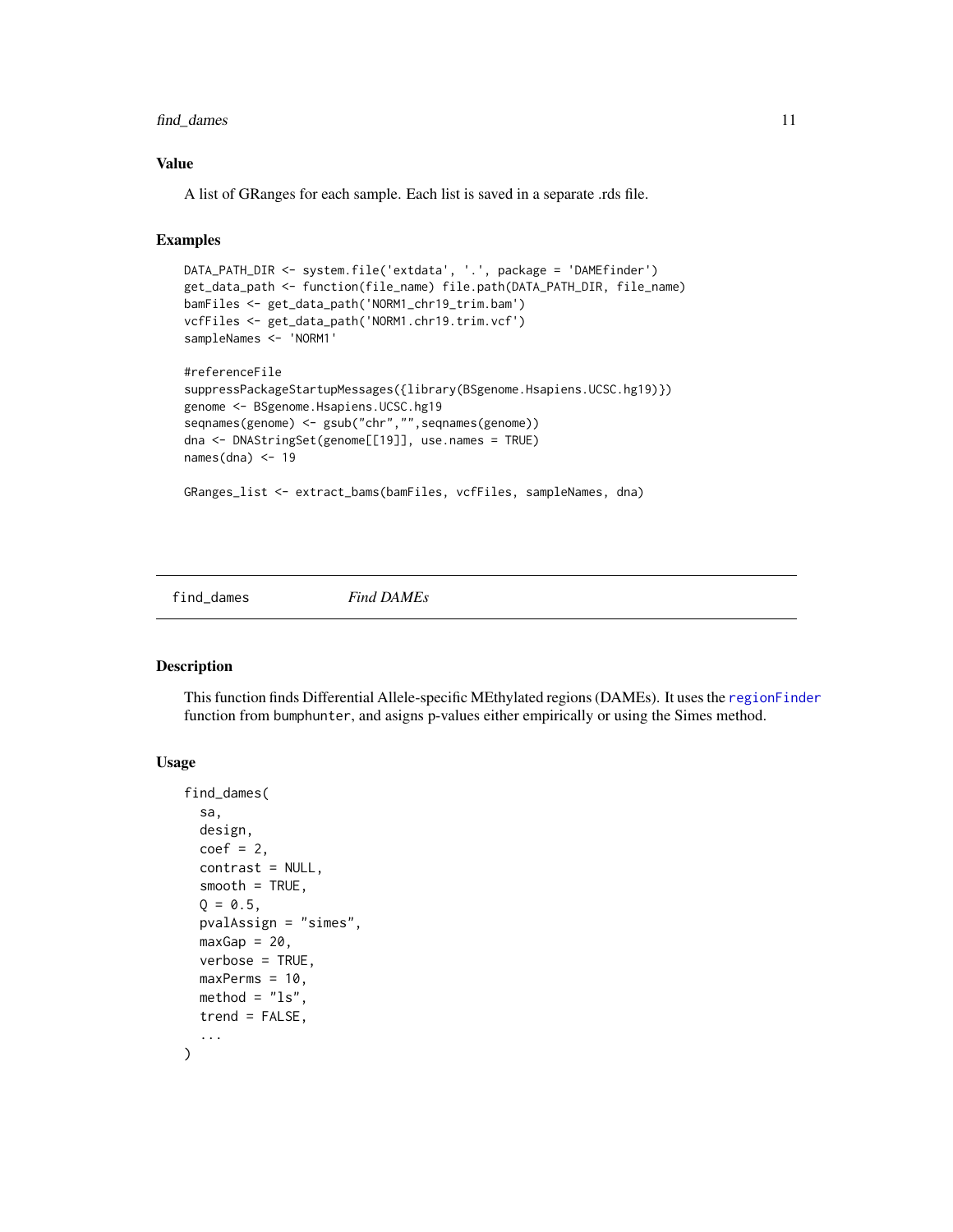<span id="page-11-0"></span>

| sa         | A SummarizedExperiment containing ASM values where each row correspond<br>to a tuple/site and a column to sample/replicate.                                                                                    |
|------------|----------------------------------------------------------------------------------------------------------------------------------------------------------------------------------------------------------------|
| design     | A design matrix created with model . matrix.                                                                                                                                                                   |
| coef       | Column in design specifying the parameter to estimate. Default $= 2$ .                                                                                                                                         |
| contrast   | a contrast matrix, generated with makeContrasts.                                                                                                                                                               |
| smooth     | Whether smoothing should be applied to the t-Statistics. Default = TRUE.                                                                                                                                       |
| 0          | The percentile set to get a cutoff value K. K is the value on the Qth quantile<br>of the absolute values of the given (smoothed) t-statistics. Only necessary if<br>$pvalAssign = 'empirical'. Default = 0.5.$ |
| pvalAssign | Choose method to assign pvalues, either 'simes' (default) or 'empirical'. This<br>second one performs maxPerms number of permutations to calculate null statis-<br>tics, and runs regionFinder.                |
| maxGap     | Maximum gap between CpGs in a cluster (in bp). NOTE: Regions can be as<br>small as 1 bp. Default = $20$ .                                                                                                      |
| verbose    | If the function should be verbose. Default $= TRUE$ .                                                                                                                                                          |
| maxPerms   | Maximum possible permutations generated. Only necessary if $pvalAssign =$<br>'empirical'. Default = $10$ .                                                                                                     |
| method     | The method to be used in limma's lmFit. The default is set to 'ls' but can also<br>be set to 'robust', which is recommended on a real data set.                                                                |
| trend      | Passed to eBayes. Should an intensity-trend be allowed for the prior variance?<br>Default is that the prior variance is constant, e.g. FALSE.                                                                  |
| $\cdots$   | Arguments passed to get_tstats.                                                                                                                                                                                |

# Details

The simes method has higher power to detect DAMEs, but the consistency in signal across a region is better controlled with the empirical method, since it uses regionFinder and getSegments to find regions with t-statistics above a cuttof (controled with parameter Q), whereas with the 'simes' option, we initially detects clusters of CpG sites/tuples, and then test if at least 1 differential site/tuple is present in the cluster.

We recommend trying out different maxGap and Q parameters, since the size and the effect-size of obtained DAMEs change with these parameters.

#### Value

A data frame of detected DAMEs ordered by the p-value. Each row is a DAME and the following information is provided in the columns (some column names change depending on the pvalAssign choice):

- chr: on which chromosome the DAME is found.
- start: The start position of the DAME.
- end: The end position of the DAME.
- pvalSimes: p-value calculated with the Simes method.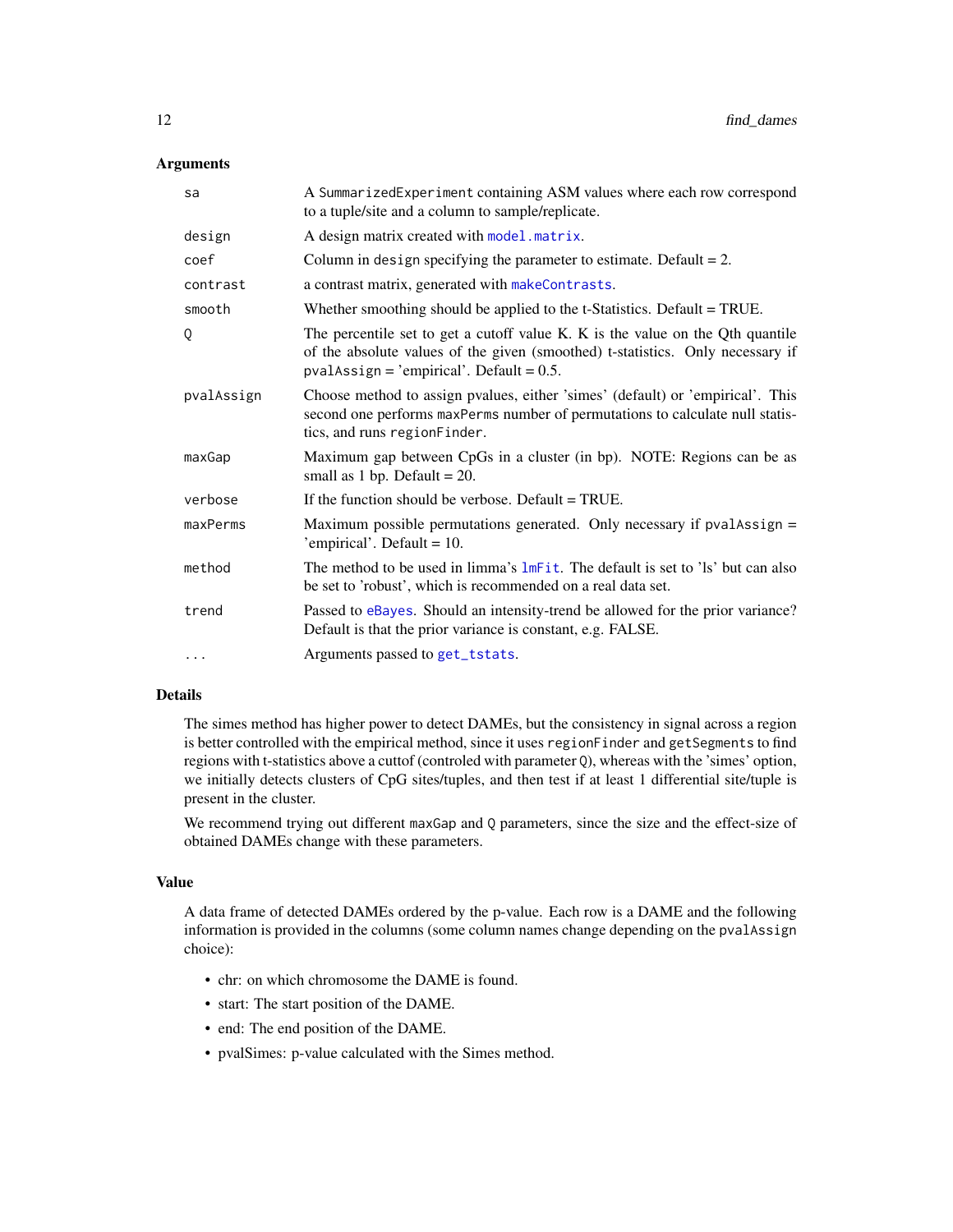#### <span id="page-12-0"></span>get\_tstats 13

- pvalEmp: Empirical p-value obtained from permuting covariate of interest.
- sumTstat: Sum of t-stats per segment/cluster.
- meanTstat: Mean of t-stats per segment/cluster.
- segmentL: Size of segmented cluster (from [getSegments](#page-0-0)).
- clusterL: Size of original cluster (from [clusterMaker](#page-0-0)).
- FDR: Adjusted p-value using the method of Benjamini, Hochberg. (from p. adjust).
- numup: Number of sites with ASM increase in cluster (only for Simes).
- numdown: Number of sites with ASM decrease in cluster (only for Simes).

#### Examples

```
data(readtuples_output)
ASM <- calc_asm(readtuples_output)
grp <- factor(c(rep('CRC',3),rep('NORM',2)), levels = c('NORM', 'CRC'))
mod <- model.matrix(~grp)
dames <- find_dames(ASM, mod, verbose = FALSE)
```
<span id="page-12-1"></span>get\_tstats *Get t-Statistics*

#### Description

This function calculates a moderated t-Statistic per site or tuple using limma's [lmFit](#page-0-0) and [eBayes](#page-0-0) functions. It then smoothes the obtained t-Statistics using bumphunter's [smoother](#page-0-0) function.

```
get_tstats(
  sa,
  design,
  contrast = NULL,
 \text{method} = "ls",trend = FALSE,smooth = FALSE,
 maxGap = 20,
 coef = 2,
  verbose = TRUE,
 filter = TRUE,...
)
```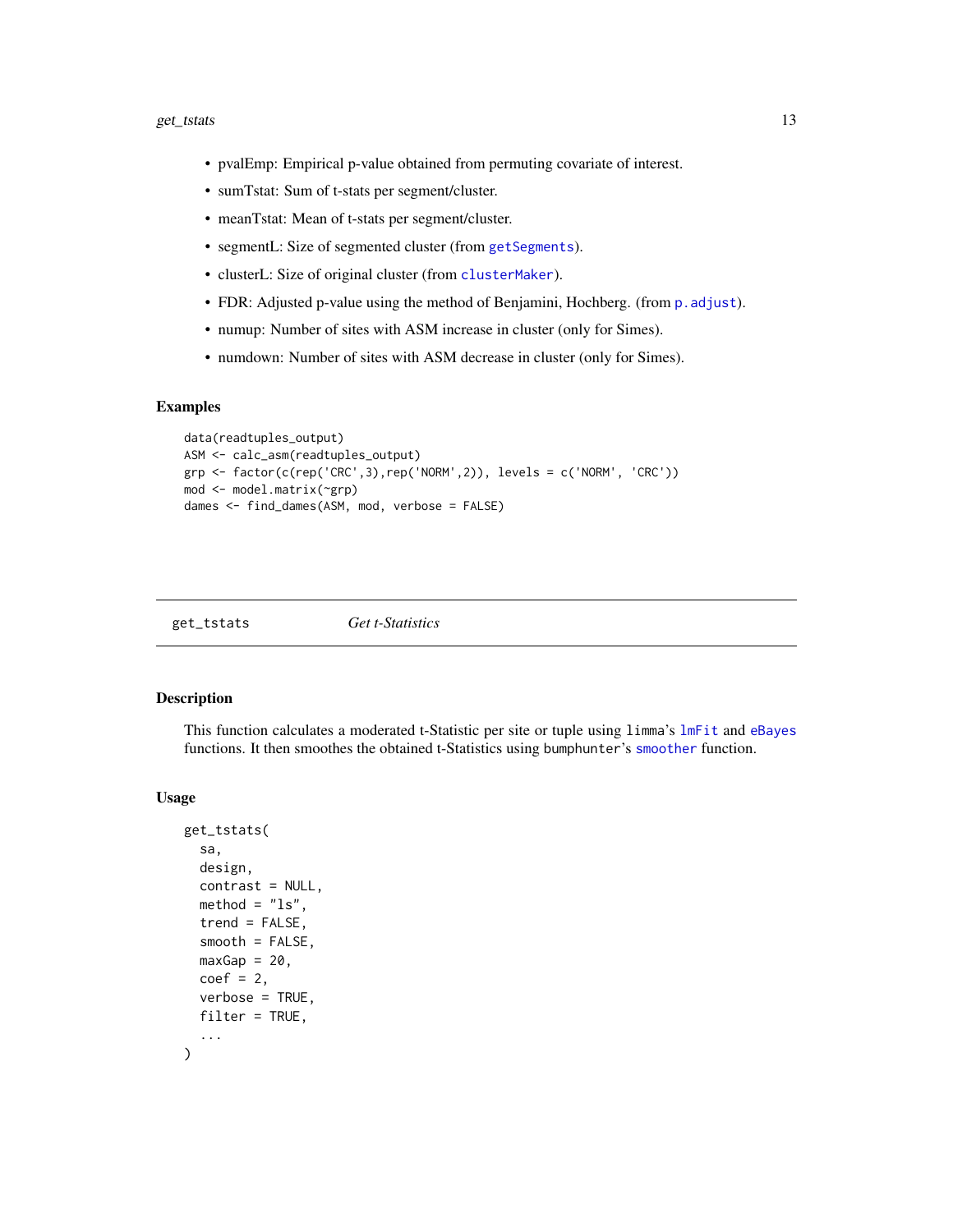<span id="page-13-0"></span>

| sa       | A SummarizedExperiment containing ASM values where each row and column<br>correspond to a tuple/site and sample respectively.                                           |
|----------|-------------------------------------------------------------------------------------------------------------------------------------------------------------------------|
| design   | a design matrix created with model matrix.                                                                                                                              |
| contrast | a contrast matrix, generated with makeContrasts.                                                                                                                        |
| method   | The method to be used in limma's lmFit. The default is set to 'ls' but can also<br>be set to 'robust', which is recommended on a real data set.                         |
| trend    | Passed to eBayes. Should an intensity-trend be allowed for the prior variance?<br>Default is that the prior variance is constant, e.g. FALSE.                           |
| smooth   | Whether smoothing should be applied to the $t$ -Statistics. Default = FALSE.<br>If TRUE, wherever smoothing is not possible, the un-smoothed t-stat is used<br>instead. |
| maxGap   | The maximum allowed gap between genomic positions for clustering of ge-<br>nomic regions to be used in smoothing. Default $= 20$ .                                      |
| coef     | Column in model matrix specifying the parameter to estimate. Default $= 2$ . If<br>contrast specified, column with contrast of interest.                                |
| verbose  | Set verbose. Default = TRUE.                                                                                                                                            |
| filter   | Remove empty tstats. Default = TRUE.                                                                                                                                    |
| $\ddots$ | Arguments passed to loessByCluster. Only used if smooth = TRUE.                                                                                                         |
|          |                                                                                                                                                                         |

# Details

The smoothing is done on genomic clusters consisting of CpGs that are close to each other. In the case of tuples, the midpoint of the two genomic positions in each tuple is used as the genomic position of that tuple, to perform the smoothing.The function takes a RangedSummarizedExperiment generated by [calc\\_derivedasm](#page-2-1) or [calc\\_asm](#page-1-1) containing ASM across samples, and the index of control and treatment samples.

# Value

A vector of t-Statistics within the RangedSummarizedExperiment.

# Examples

```
data(readtuples_output)
ASM <- calc_asm(readtuples_output)
grp \leftarrow factor(c(rep('CRC',3),rep('NORM',2)), levels = c('NORM', 'CRC'))mod <- model.matrix(~grp)
tstats <- get_tstats(ASM, mod)
```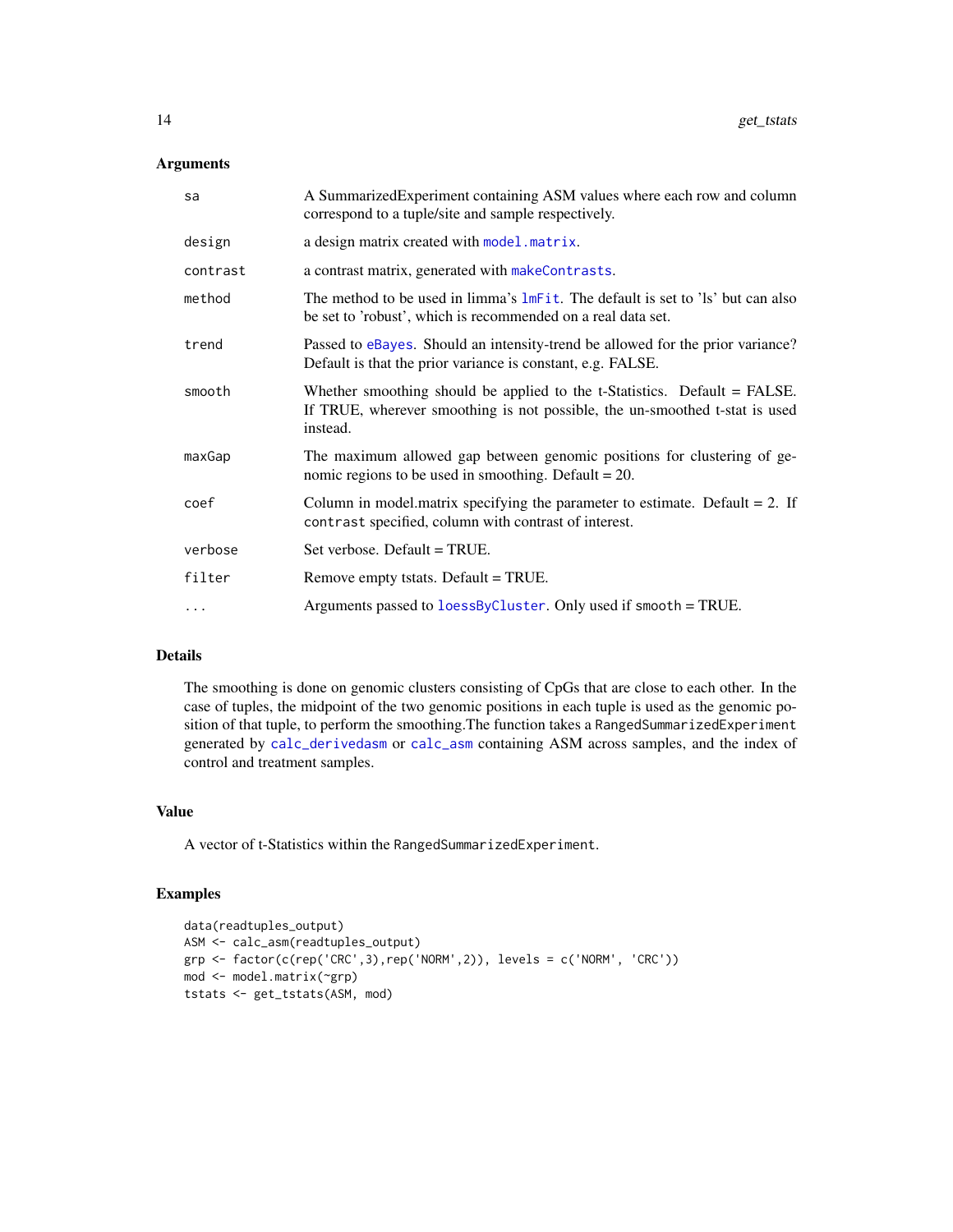# <span id="page-14-0"></span>Description

Draws CpG site methylation status as points, in reads containing a specific SNP. Generates one plot per bam file.

# Usage

```
methyl_circle_plot(
  snp,
  vcfFile,
  bamFile,
  refFile,
  build = "hg19",
  dame = NULL,
  letterSize = 2.5,
  pointSize = 3,
  sampleName = "sample1",
  cpgsite = NULL,
  sampleReads = FALSE,
  numReads = 20
)
```
# Arguments

| snp         | GRanges object containing SNP location.                                                |
|-------------|----------------------------------------------------------------------------------------|
| vcfFile     | vcf file.                                                                              |
| bamFile     | bismark bam file path.                                                                 |
| refFile     | fasta reference file path. Or DNAString Set with DNA sequence.                         |
| build       | genome build used. default = " $hg19"$                                                 |
| dame        | (optional) GRanges object containing a region to plot.                                 |
| letterSize  | Size of alleles drawn in plot. Default $= 2.5$ .                                       |
| pointSize   | Size of methylation circles. Default $= 3$ .                                           |
| sampleName  | FIX?: this is to save the vcf file to not generate it every time you run the function. |
| cpgsite     | (optional) GRanges object containing a single CpG site location of interest.           |
| sampleReads | Whether a subset of reads should be plotted. Default = FALSE.                          |
| numReads    | Number of reads to plot per allele, if sample Reads is TRUE. Default $= 20$            |

# Value

Plot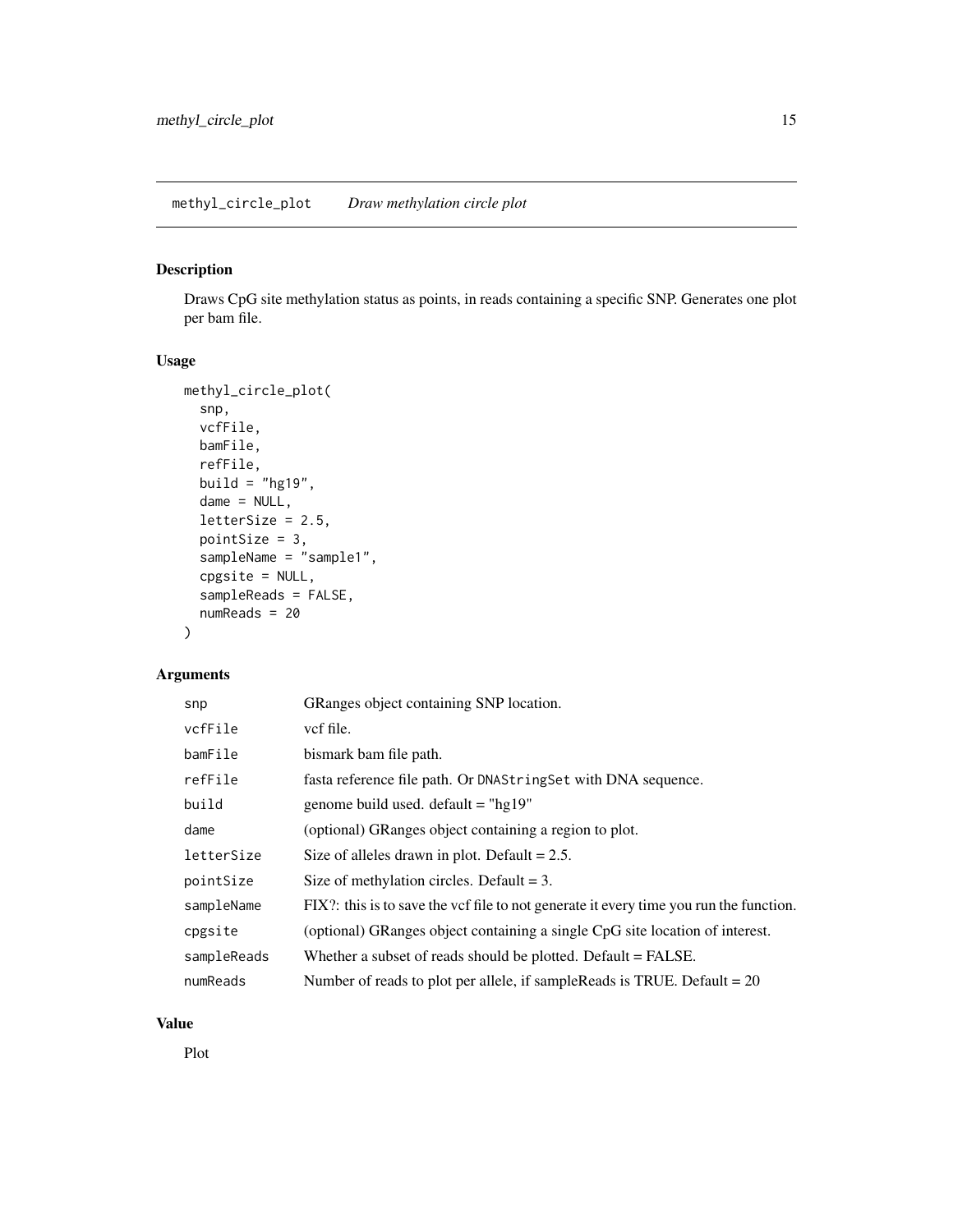# Examples

```
DATA_PATH_DIR <- system.file('extdata', '.', package = 'DAMEfinder')
get_data_path <- function(file_name) file.path(DATA_PATH_DIR, file_name)
bam_files <- get_data_path('NORM1_chr19_trim.bam')
vcf_files <- get_data_path('NORM1.chr19.trim.vcf')
sample_names <- 'NORM1'
#reference_file
suppressPackageStartupMessages({library(BSgenome.Hsapiens.UCSC.hg19)})
genome <- BSgenome.Hsapiens.UCSC.hg19
seqnames(genome) <- gsub("chr","", seqnames(genome))
dna <- DNAStringSet(genome[[19]], use.names = TRUE)
names(dna) <-19snp <- GenomicRanges::GRanges(19, IRanges::IRanges(292082, width = 1))
methyl_circle_plot(snp = snp,
vcfFile = vcf_files,
bamFile = bam_files,
 refFile = dna,
 sampleName = sample_names)
```
methyl\_circle\_plotCpG *Draw methylation circle plot without SNP*

# Description

Draws CpG site methylation status as points, in reads containing a specific CpG site. Generates one plot per bam file.

# Usage

```
methyl_circle_plotCpG(
  cpgsite = cpgsite,
  bamFile = bamFile,
  pointSize = 3,
  refFile = refFile,
  dame = NULL,order = FALSE,
  sampleName = NULL,
  sampleReads = FALSE,
  numReads = 20
\mathcal{L}
```
# Arguments

| cpgsite | GRanges object containing a single CpG site location of interest |
|---------|------------------------------------------------------------------|
| bamFile | bismark bam file path                                            |

<span id="page-15-0"></span>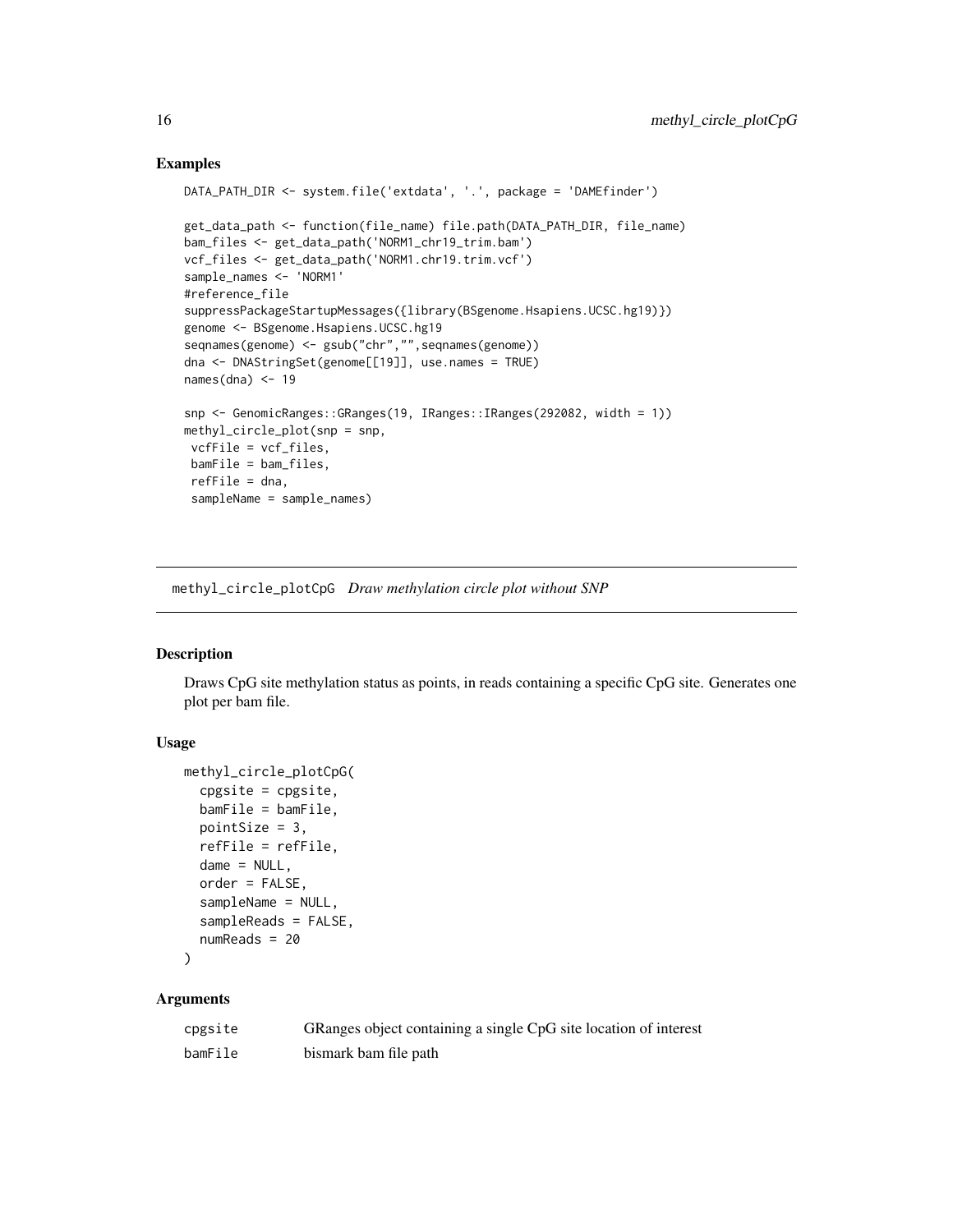<span id="page-16-0"></span>

| pointSize   | Size of methylation circles. Default $= 3$ .                          |
|-------------|-----------------------------------------------------------------------|
| refFile     | fasta reference file path                                             |
| dame        | (optional) GRanges object containing a region to plot                 |
| order       | Whether reads should be sorted by methylation status. Default= False. |
| sampleName  | Plot title.                                                           |
| sampleReads | Whether a subset of reads should be plotted. Default = FALSE.         |
| numReads    | Number of reads to plot, if sampleReads is TRUE. Default = $20$       |

# Value

Plot

# Examples

```
DATA_PATH_DIR <- system.file('extdata', '.', package = 'DAMEfinder')
get_data_path <- function(file_name) file.path(DATA_PATH_DIR, file_name)
bam_files <- get_data_path('NORM1_chr19_trim.bam')
sample_names <- 'NORM1'
#reference_file
suppressPackageStartupMessages({library(BSgenome.Hsapiens.UCSC.hg19)})
genome <- BSgenome.Hsapiens.UCSC.hg19
seqnames(genome) <- gsub("chr","",seqnames(genome))
dna <- DNAStringSet(genome[[19]], use.names = TRUE)
names(dna) <-19cpg <- GenomicRanges::GRanges(19, IRanges::IRanges(292082, width = 1))
methyl_circle_plotCpG(cpgsite = cpg,
bamFile = bam_files,
refFile = dna)
```

| methyl_MDS_plot | Multidimensional scaling plot of distances between methylation pro- |
|-----------------|---------------------------------------------------------------------|
|                 | <i>portions (beta values)</i>                                       |

# Description

Same as [plotMDS](#page-0-0), except for an arc-sine transformation of the methylation proportions.

```
methyl_MDS_plot(x, group, top = 1000, coverage = 5, adj = 0.02, pointSize = 4)
```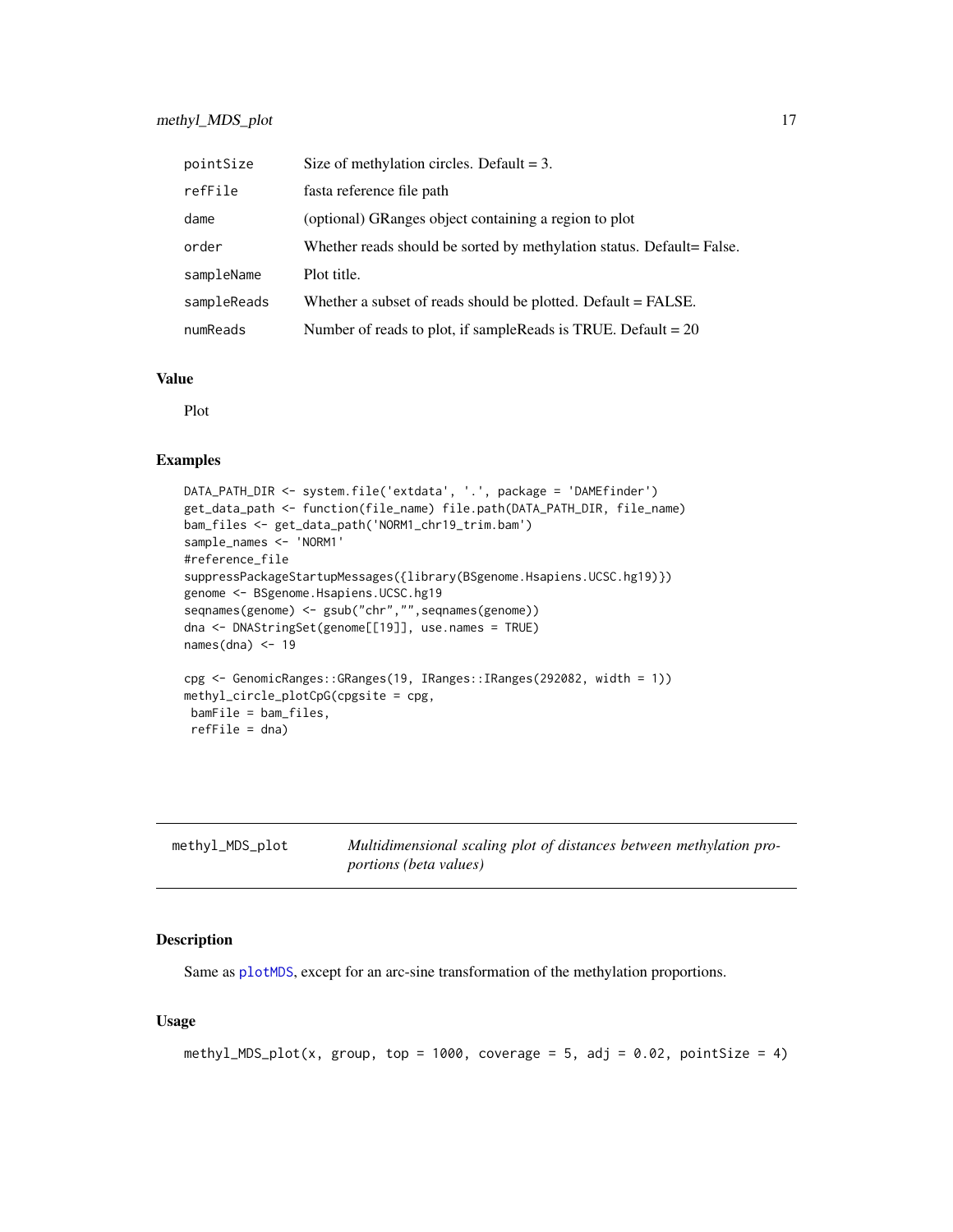<span id="page-17-0"></span>

| X         | RangedSummarizedExperiment, output from calc_derivedasm or calc_asm.        |
|-----------|-----------------------------------------------------------------------------|
| group     | Vector of group or any other labels, same length as number of samples.      |
| top       | Number of top CpG sites used to calculate pairwise distances.               |
| coverage  | Minimum number of reads covering a CpG site on each allele. Default $= 5$ . |
| adi       | Text adjustment in y-axis. Default $= 0.2$ .                                |
| pointSize | Default $= 4$ .                                                             |

#### Value

Two-dimensional MDS plot.

# Examples

```
data(readtuples_output)
ASM <- calc_asm(readtuples_output)
grp <- factor(c(rep('CRC',3),rep('NORM',2)), levels = c('NORM', 'CRC'))
methyl_MDS_plot(ASM, grp)
```
modulus\_sqrt *Get Modulus Square Root*

# Description

Function to calculate signed square root (aka modulus square root).

## Usage

```
modulus_sqrt(values)
```
# Arguments

```
values Vector or matrix of ASM scores where each column is a sample. These values
                 are transformed with a square root transformation that (doesn't) preserve the
                 sign.
```
# Value

Vector or matrix of transformed scores.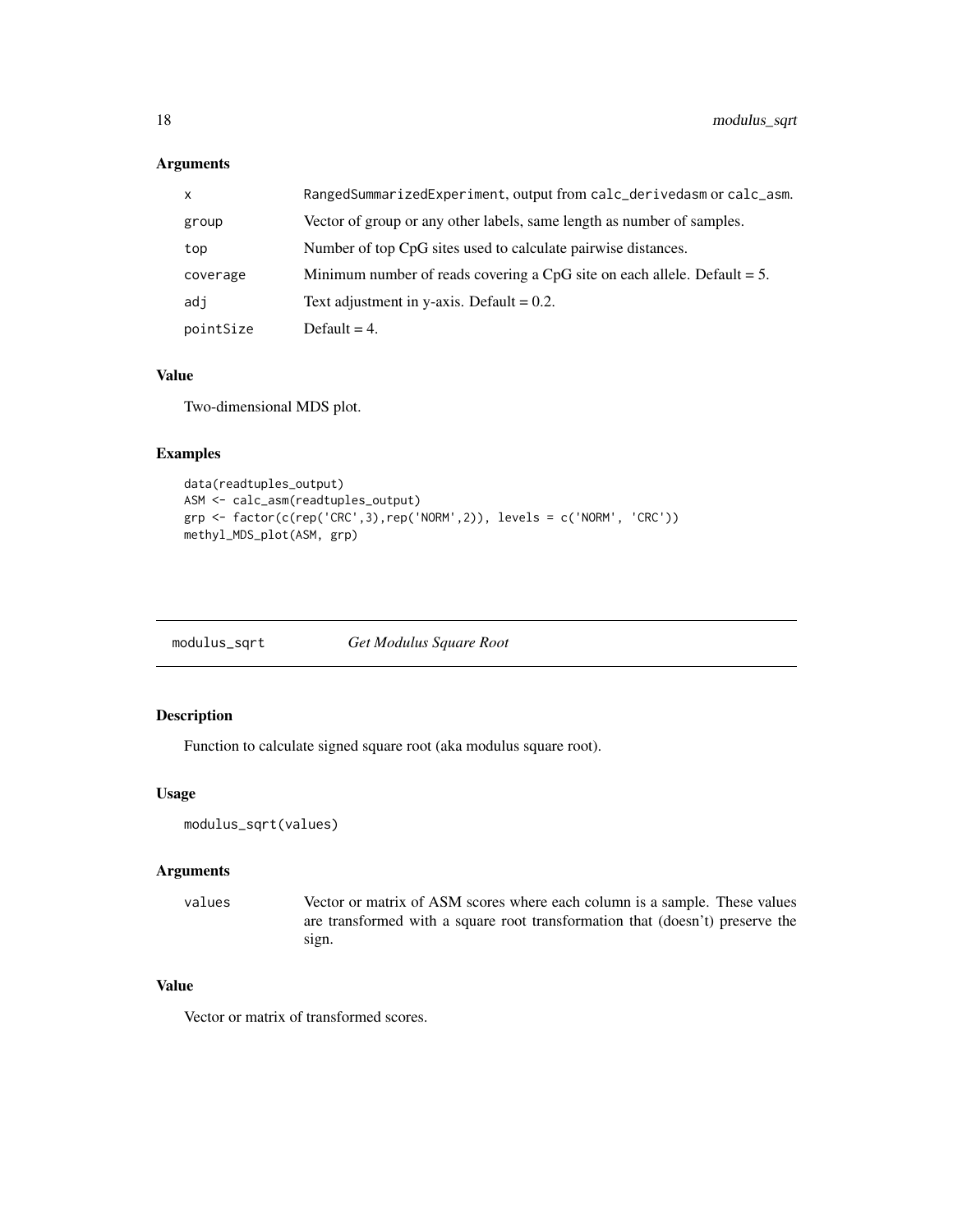#### <span id="page-18-0"></span>**Description**

3 Patients from a previous study (Parker et al, 2018.) with colorectal cancer were sequenced and the normal and cancerous tissue of each patient was obtained. The data includes a subset of chromosome 19. Here one normal sample is not included.

#### Usage

readtuples\_output

#### Format

A large list with 5 elements. Each element is a tibble with the coordinates of the pairs of CpG sites (tuples). Rest of the tibble contains:

- MM Number of reads with both CpG sites methylated
- MU Number of reads with first CpG site methylated
- UM Number of reads with second CpG site methylated
- UU Number of reads with both CpG sites unmethylated
- cov Coverage, total reads at tuple
- inter\_dist Distance in bp between CpG sites

For further details, see <https://www.ebi.ac.uk/arrayexpress/experiments/E-MTAB-6949/> sample names in in ArrayExpress do not necessarily match names given here!

<span id="page-18-1"></span>read\_tuples *Read in list of methtuple files*

#### Description

This function reads in a list of files obtained from the methtuple tool. It filters out tuples based on the set minimum coverage (min\_cov) and the maximum allowed distance (maxGap) between two genomic positions in a tuple.

```
read_tuples(files, sampleNames, minCoverage = 2, maxGap = 20, verbose = TRUE)
```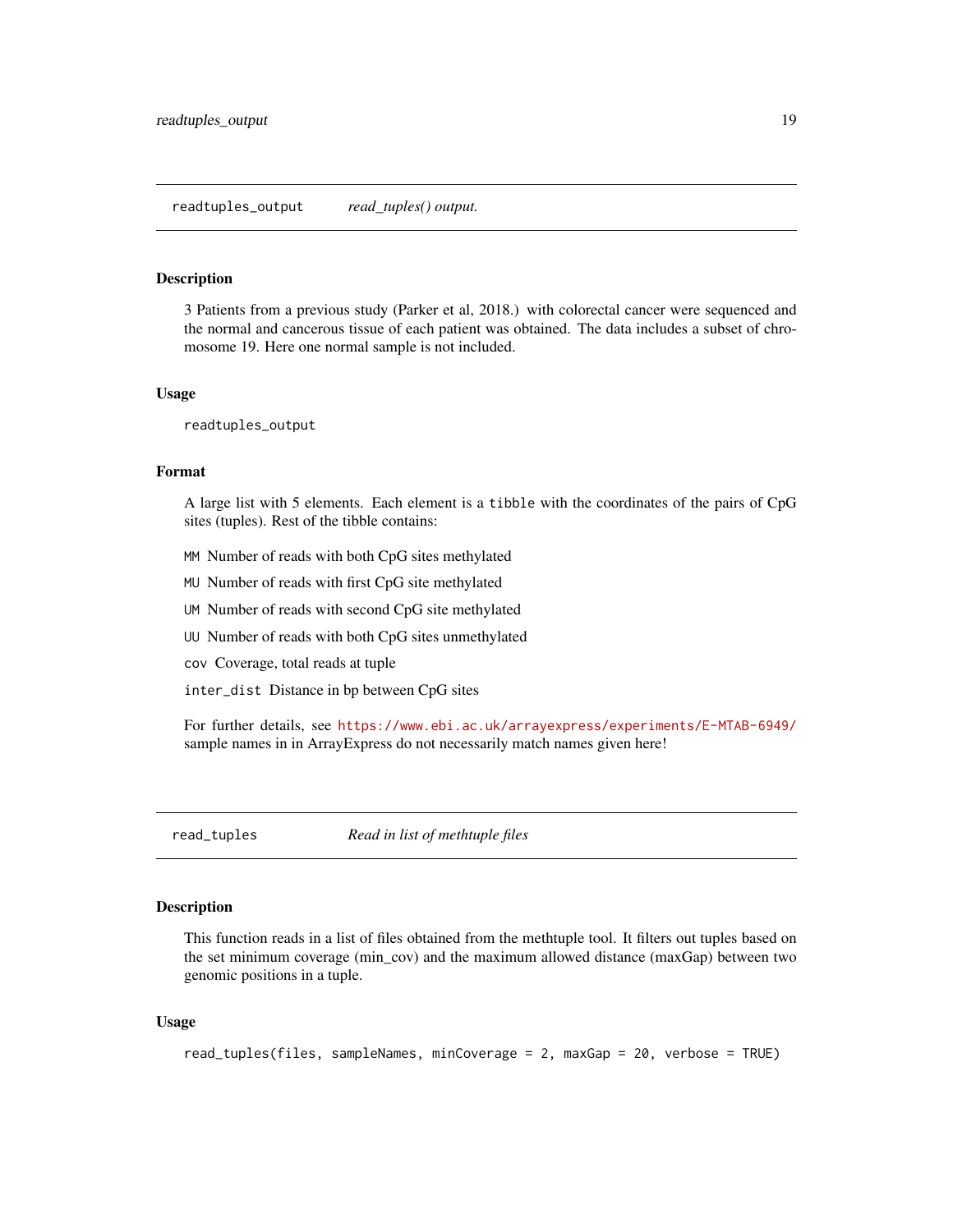| files       | List of methtuple files.                                                                                                                    |
|-------------|---------------------------------------------------------------------------------------------------------------------------------------------|
| sampleNames | Names of files in the list.                                                                                                                 |
| minCoverage | The minimum coverage per tuple. Tuples with a coverage < minCoverage are<br>filtered out. Default $= 2$ .                                   |
| maxGap      | The maximum allowed distance between two positions in a tuple. Only distances<br>that are $\leq$ maxGap are kept. Default = 150 base pairs. |
| verbose     | If the function should be verbose.                                                                                                          |

# Value

A list of data frames, where each data frame corresponds to one file.

# Examples

```
DATA_PATH_DIR <- system.file('extdata', '.', package = 'DAMEfinder')
get_data_path <- function(file_name) file.path(DATA_PATH_DIR, file_name)
```

```
tuple_files <- list.files(DATA_PATH_DIR, '.tsv.gz')
tuple_files <- get_data_path(tuple_files)
ASM <- read_tuples(tuple_files, c('CRC1', 'NORM1'))
```